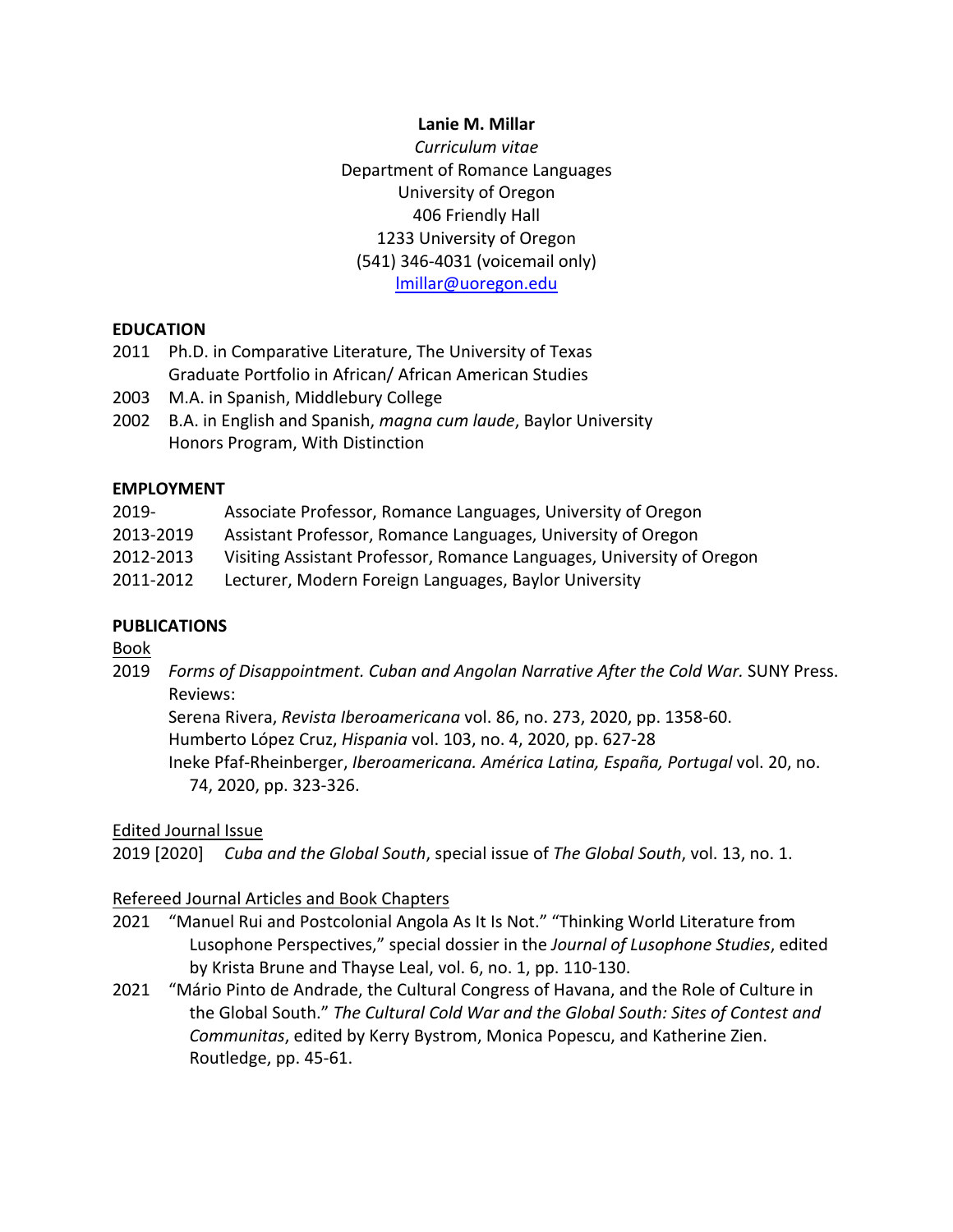- 2019 "Nicolás Guillén and Poesia Negra de Expressão Portuguesa (1953)." *Transatlantic Studies. Iberia, Latin America, Africa*, edited by Cecilia Enjuto Rangel, Sebastiaan Faber, Pedro García Caro, and Robert Newcomb. Liverpool UP, pp. 386-396.
- 2018 "Luanda in Santiago and Santiago in Luanda: Trans-Atlantic Dimensions in Cuban and Angolan Poetry." *Modern Language Notes*, vol. 133, no. 5, pp. 1277-1303.
- 2018 "Postwar Politics in *O Herói* and *Kangamba*." *The Global South Atlantic*, edited by Kerry Bystrom and Joseph Slaughter, Fordham UP, 2018, pp. 207-224.
- 2014 "Circling the South Atlantic: Revolution in J. E. Agualusa's *The Year That Zumbi Took Rio*." *The Global South*, vol. 7, no. 2, pp. 87-109.
- 2013 "Practices of the Plantation in *La loma del ángel*." *Studies in Twentieth and Twenty-First Century Literatures*, vol. 31, no. 1, pp. 92-112.
- 2012 "A Friendship Forged With Blood: Cuban Literature of the Angolan War." *Romance Notes*, vol. 52, no. 3, pp. 325-332.

# Invited Articles and Book Chapters

- 2014 "La ironía en dos obras de Carpentier: *El siglo de las luces* y *La consagración de la primavera*." *200/ 100/ 50: Carpentier, la emancipación y las revoluciones americanas*, Letras Cubanas, edited by Luisa Campuzano, pp. 251-264.
- 2013 "Aguas inquietas: La Kianda en la ficción angoleña contemporánea." *Revolución y Cultura*, vol. 1 of 2013, pp. 16-22.

## Encyclopedia and Keyword entries

- 2020 "Angolan Cinema." *The Literary Encyclopedia*, *vol. 8.2.2: Lusophone (Portuguese) and Spanish African Writing and Culture*, edited by Helen Rachel Cousins, Denise Saive, and Maria Tavares. https://www.litencyc.com/php/stopics.php?rec=true&UID=19579
- 2019 "Revolution." *Critical Terms in Futures Studies*, edited by Heike Paul, Palgrave MacMillan, pp. 253-259.

### Book Reviews

- 2022 Ferreira, Ana Paula. *Women Writing Portuguese Colonialism in Africa*. Liverpool UP, 2020. For *Bulletin of Spanish Studies*, vol XCIX, forthcoming.
- 2021 Peabody, Rebecca, Steven Nelson, and Dominic Thomas, eds. *Visualizing Empire: Africa, Europe, and the Politics of Representation*. Getty Research Institute, 2021. *Visual Studies*.

https://www.tandfonline.com/eprint/YVV8IBMIXNCNFY38XYPU/full?target=10.1080/ 1472586X.2021.2000885.

- 2021 Armillas-Tiseyra, Magalí. *The Dictator Novel: Writers and Politics in the Global South*. Northwestern UP, 2019. *MLN*, vol. 136, no. 2, pp. 475-477.
- 2020 Rothwell, Phillip. *Pepetela and the MPLA*. Legenda, 2019. *Bulletin of Spanish Studies,* vol. XCVII, no. 6, pp. 13-14.
- 2011 Fariñas, Guillermo. *Radiografía de los miedos en Cuba*. Editorial Hispano Cubana, 2010. *Pterodáctilo* vol. 10.
- 2009 Owen, Hilary. *Mother Africa, Father Marx: Women's Writing in Mozambique, 1942- 2002*. Bucknell UP, 2007. *E3W Review of Books*, vol. 9.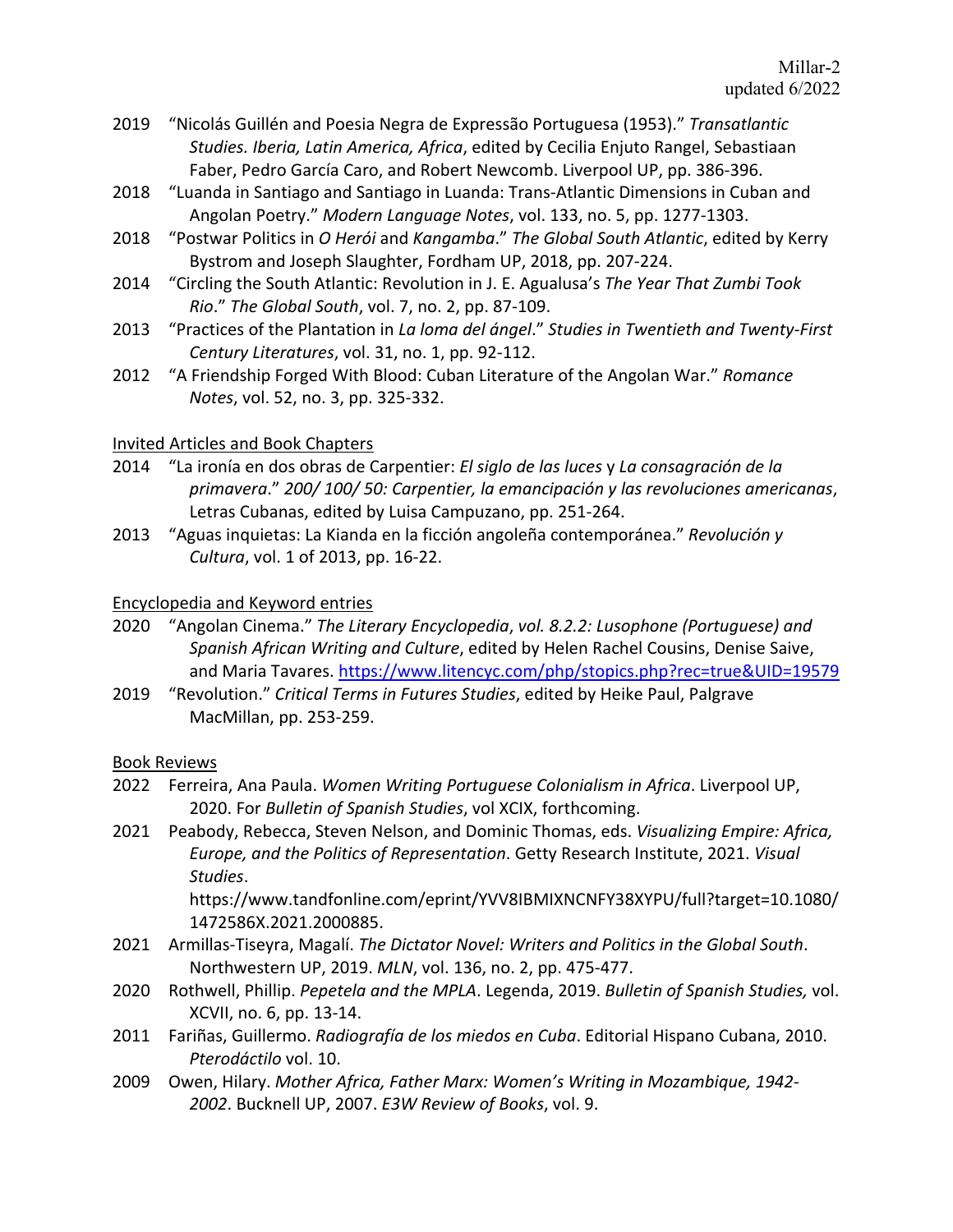2008 Madureira, Luís. *Imaginary Geographies in Portuguese and Lusophone African Literatures: Narratives of Discovery and Empire*. Edwin Mellen, 2006. *E3W Review of Books*, vol. 8.

### Guest Editorial:

2021 "Building Research Communities During a Pandemic." *Oregon Undergraduate Research Journal*, vol. 19, no. 1. https://scholarsbank.uoregon.edu/xmlui/handle/1794/26385

# **WORKS IN PROGRESS**

Books

"Mário Pinto de Andrade: From Lusophone Negritude to African Nationalism." Translation and critical introduction to essays by Angolan intellectual Mário Pinto de Andrade.

"Alternate Empires in the Lusophone World." Monograph.

"Speculative Geographies and Lifeless Bodies in Latin American Literature." Monograph.

## Articles

"Capitalismo zombi y zombis capitalistas en dos novelas de Mayra Montero." "Women and the Emperor: Resistance from Below in Mozambique."

## Encyclopedia Articles

- "Cuban Revolutionary Literature." *Oxford Research Encyclopedia of Literature*, edited by Ignacio Sánchez Prado, Oxford UP.
- "Cuban Afterlives of the Cuban and Angolan Revolutions." *The Cambridge History of Cuban Literature*, edited by Vicky Unruh and Jacqueline Loss, Cambridge UP.

### **FELLOWSHIPS AND AWARDS**

- 2021-22 Oregon Humanities Center Coleman-Guitteau Professorship in the Humanities (co-award with Roy Chan). For course development "The Chinese in Latin America."
- 2021 UO College of Arts and Sciences Library Acquisitions Grant (\$200)
- 2020-21 Oregon Covid-19 Impact Grant (\$5000)
- 2019 Oregon Summer Stipend for Arts and Humanities Faculty (\$6000)
- 2017 Ernest G. Moll Faculty Research Professorship in Literary Studies, Oregon Humanities Center, (1 quarter teaching release).
- 2016-2017 Kluge Fellowship, United States Library of Congress (6 months; \$25,200).
- 2016 Luso-American Development Foundation / Portuguese General Directorate of the Book, Archives and Libraries-National Archive of Portugal Short-Term Research Grant (1 month; €4,000)
- 2015 Program Grant, UO College of Arts and Sciences (co-award with Mayra Bottaro) for "Colonial-Postcolonial Transitions" Speaker series (David Theo Goldberg, Richard Rosa, and Anna More).
- 2015 Academic Support Grant, Jordan Schnitzer Museum of Art, (co-award with Alaí Reyes Santos and Juan Eduardo Wolf) for Behind the Lens: Dominicans of Haitian Descent exhibition.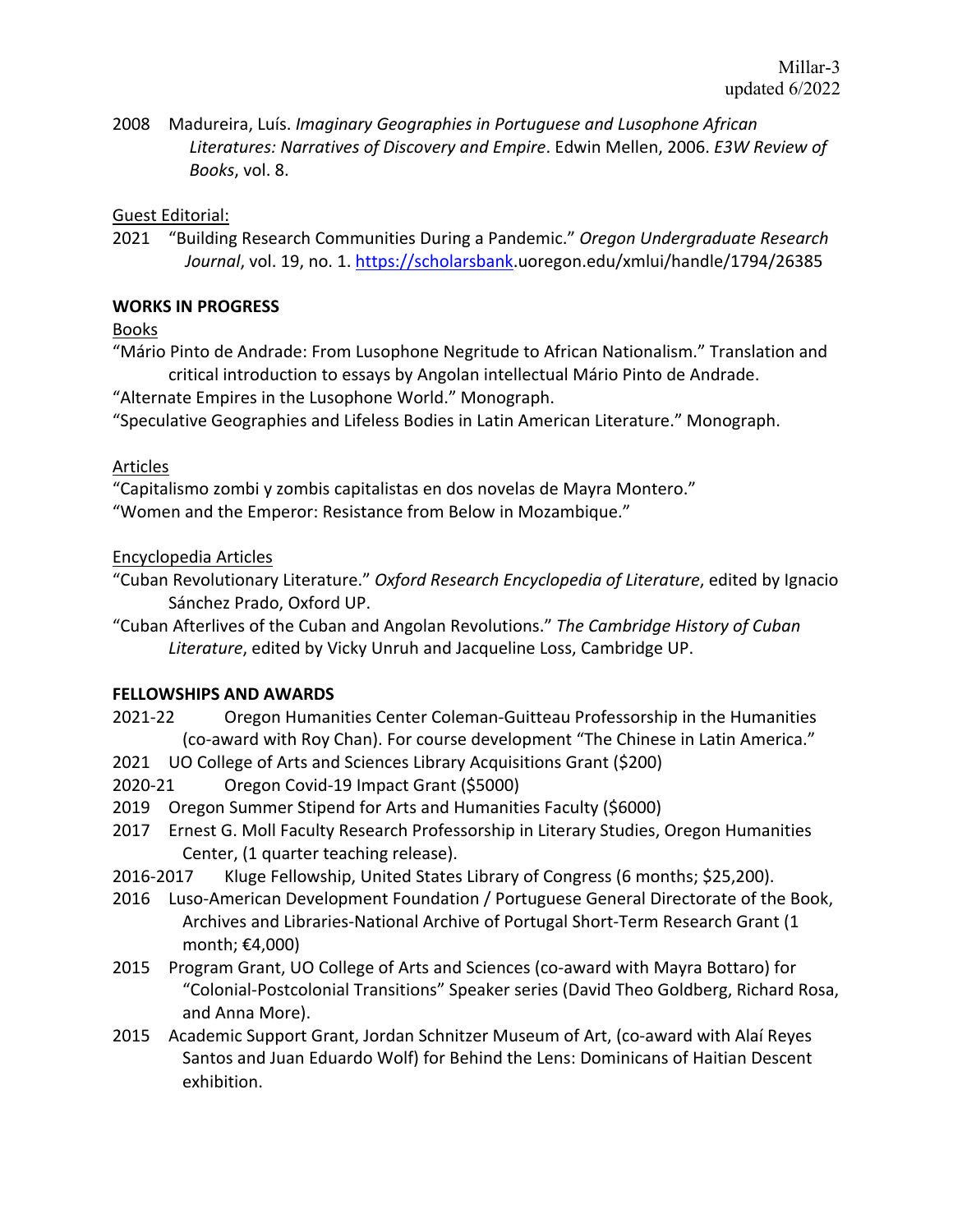2014 Program Grant, UO College of Arts and Sciences (co-award with Juan Eduardo Wolf and Cecilia Enjuto Rangel) for a concert by Alberto Carrión in celebration of Julia de Burgos's Centenary.

## **INVITED TALKS**

- 2020 "Comparative Shifts and the Global South: The Case of Lusophone Negritude." Northwestern University, May 8, 2020. Canceled due to Covid-19.
- 2017 "Angola in Twentieth-Century Cuban Poetry." Universidade Agostinho Neto, Luanda, Angola, April 27, 2017.
- 2017 "Literary Afterlives of the Cuban and Angolan Revolutions." John W. Kluge Center, United States Library of Congress, Washington, DC, March 23, 2017.
- 2012 "Cuba and Africa's Cultural Connections During the Cold War." University of Mary Hardin Baylor, Belton, Texas, March 20, 2012.

## **PRESENTATIONS (selected)**

- 2021 "Cultural Politics of Empire: Queen Njinga in Contemporary Angolan Fiction." African Studies Association 64<sup>th</sup> Annual Meeting, Virtual, November 16-20.
- 2020 "Lusophone Negritude, Brazil, and Non-translation." Brazilian Studies Association XV Congress, Austin TX, March 26-28, 2020. Canceled due to Covid-19.
- 2019 "Mário Pinto de Andrade, The Havana Congress, and the Global South." Modern Language Association International Symposium, Lisbon, Portugal, Jul. 23-25, 2019.
	- "Los hijos del heroísmo: Cultural Reverberations of the Angolan War at Home." XXXVII International Congress of the Latin American Studies Association, Boston, MA, May 24-27, 2019.
	- "Translating Lusophone Negritude." American Comparative Literature Association Annual Meeting, Georgetown University, Washington, DC, Mar. 7-10, 2019.
- 2018 "Enmeshed Empires in Recent Lusophone African Fiction." American Portuguese Studies Association 11<sup>th</sup> International Conference, University of Michigan, Ann Arbor, MI, Oct. 18-20, 2018.
	- "Cuba, Race, and Colonial Angola: Mário Pinto de Andrade's Cultural Politics." XXXVII International Congress of the Latin American Studies Association, Barcelona, Spain, May 23-26, 2018.
	- "Hurricanes of History: The Cuban Revolution." American Comparative Literature Association, Los Angeles, CA, March 28-April 1, 2018.
	- "Anthologizing Lusophone African Negritude." Modern Language Association, New York, NY, January 4-7, 2018.
- 2017 "Capitalismo zombi, ritual y resistencia en *Del rojo de su sombra* de Mayra Montero." València 1937 / La Habana 2017: Intelectuales, Política y Cultura, Fundación Alejo Carpentier, La Habana, Cuba, November 28-30, 2017.
- 2016 "Time in Transit: Manuel Rui's *Memória de Mar*." American Portuguese Studies Association, Stanford, CA, October 13-15, 2016.
	- "Tracing the Margins of Empire in Leonardo Padura's *El hombre que amaba a los perros*." Latin American, Latino, and Iberian Studies Association of the Pacific Northwest, Portland, OR, April 8-9, 2016.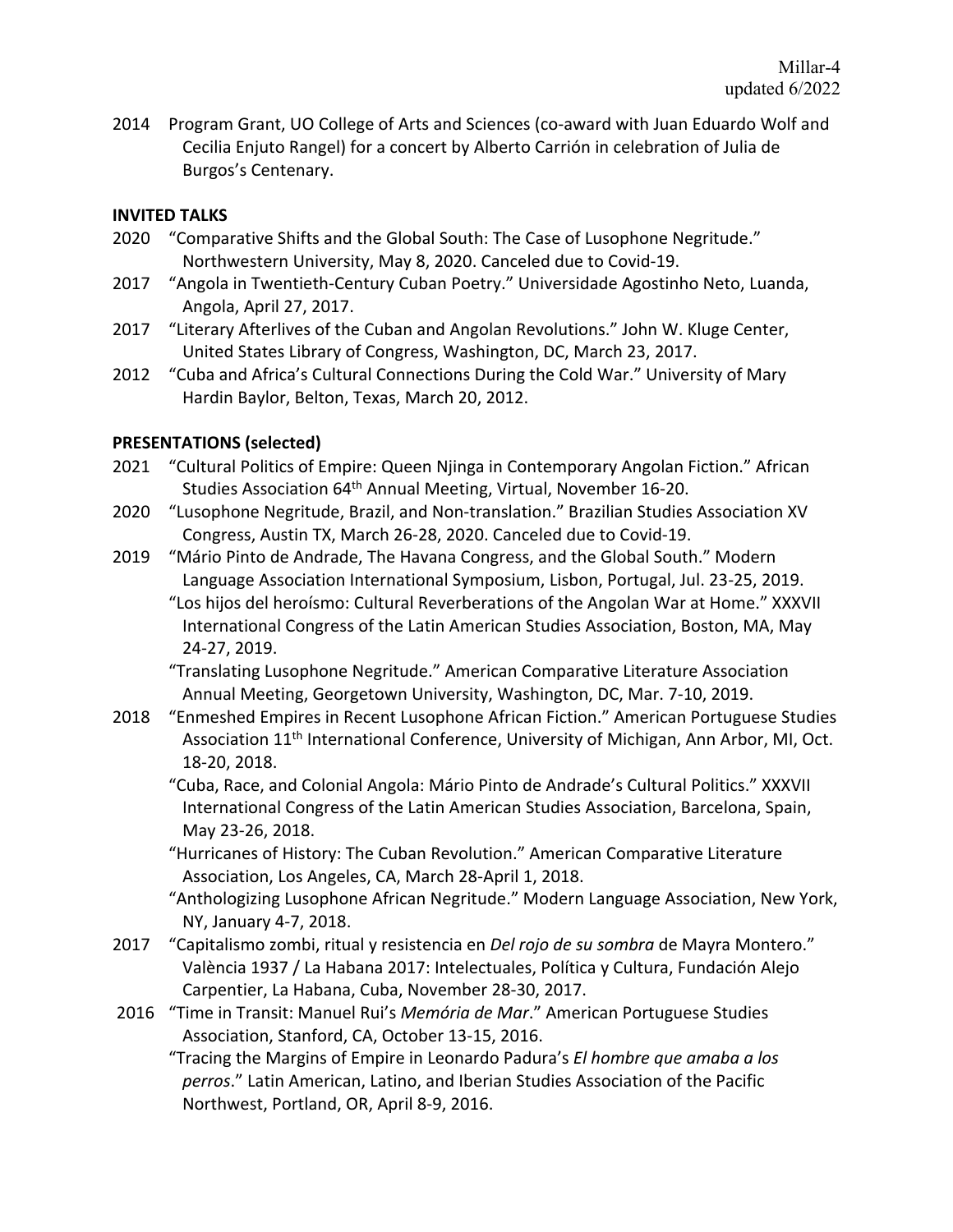"Postrevolutionary Pastiche: Pepetela's *Jaime Bunda, Agente Secreto*." Modern Language Association, Austin, TX, January 7-10, 2016.

2015 "Revolution in Gray: Leonardo Padura's *El hombre que amaba a los perros*. XXXIII International Congress of the Latin American Studies Association, San Juan, PR, May 27-30, 2015.

"Nicolás Guillén y la *negritude* lusófona." La Diversidad Cultural en el Caribe Colloquium, Casa de las Américas, La Habana, Cuba, May 28-22, 2015.

- 2014 "Political Authority and the Traces of Modernism in Angola: Boaventura Cardoso's *Mother, Maternal Sea*." Global Modernism Symposium, Ithaca, NY, April 3-4, 2014. "Colonial Capital and Literary Resistance in Lusophone Africa." American Comparative Literature Association, New York, NY, March 20-23, 2014.
- 2013 "Reading Latin America in Revolutionary Lusophone Africa." Iberian and Latin American Transatlantic Studies Symposium, Eugene, OR, Nov. 1-2, 2013.
	- "Historical Heterodoxy in *Patriots* and *Caracol Beach*." Modern Language Association, Boston, MA, January 3-6, 2013.
- 2012 "Vias de Imaginação: Entre África e Brasil em *Luanda, Beira, Bahia* e *Nação Crioula*. Brazilian Studies Association, Champaign-Urbana, IL, September 6-8, 2012.
	- "Una amistad forjada con sangre: La literatura cubana sobre la guerra en Angola." Congreso de Literatura Transatlántica, Providence, RI, April 10-14, 2012.

"Conversaciones transatlánticas: Intersecciones entre la nueva novela latinoamericana y la literatura de países africanos de lengua portuguesa." Coloquio Internacional La nueva novela lationamericana a medio siglo de *El siglo*, Casa de las Américas/ Fundación Alejo Carpentier, La Habana, Cuba, March 14-16, 2012.

# **ROUNDTABLES/ INVITED PANELS**

- 2022 "Mário Pinto de Andrade and African Revolution in the 1950s" as part of the roundtable "The Global 1950s." World Socialist Cultures conference, University of California, Santa Cruz, May 26-27, 2022.
- 2020 "A língua portuguesa e suas influências: Para além do espaço geopolítico da CPLP." Templo d'Escritas: Festa Literária Internacional da Língua Portuguesa, October 30, 2020.
- 2016 "Enthusiasm, Disappointment: Revolution as Event." Modern Language Association, Austin, TX, January 7-10, 2016.
- 2013 Roundtable discussion with the União de Escritores Moçambicanos, United States Embassy in Mozambique. July, 2013.
	- Panel discussion with students of the Universidade Eduardo Mondlane, United States Embassy in Mozambique. July, 2013.Roundtable with the African Writers Association, United States Embassy in Mozambique, Maputo, Mozambique, July, 2013.

# **PANELS ORGANIZED**

- 2021 "Re-centering African Empires in the Lusophone World" (2 panels). With Anna More. African Studies Association 64<sup>th</sup> Annual Meeting, Virtual, November 16-20.
- 2019 "Cuba and the Global South." XXXVII International Congress of the Latin American Studies Association, Boston, MA, May 24-27, 2019.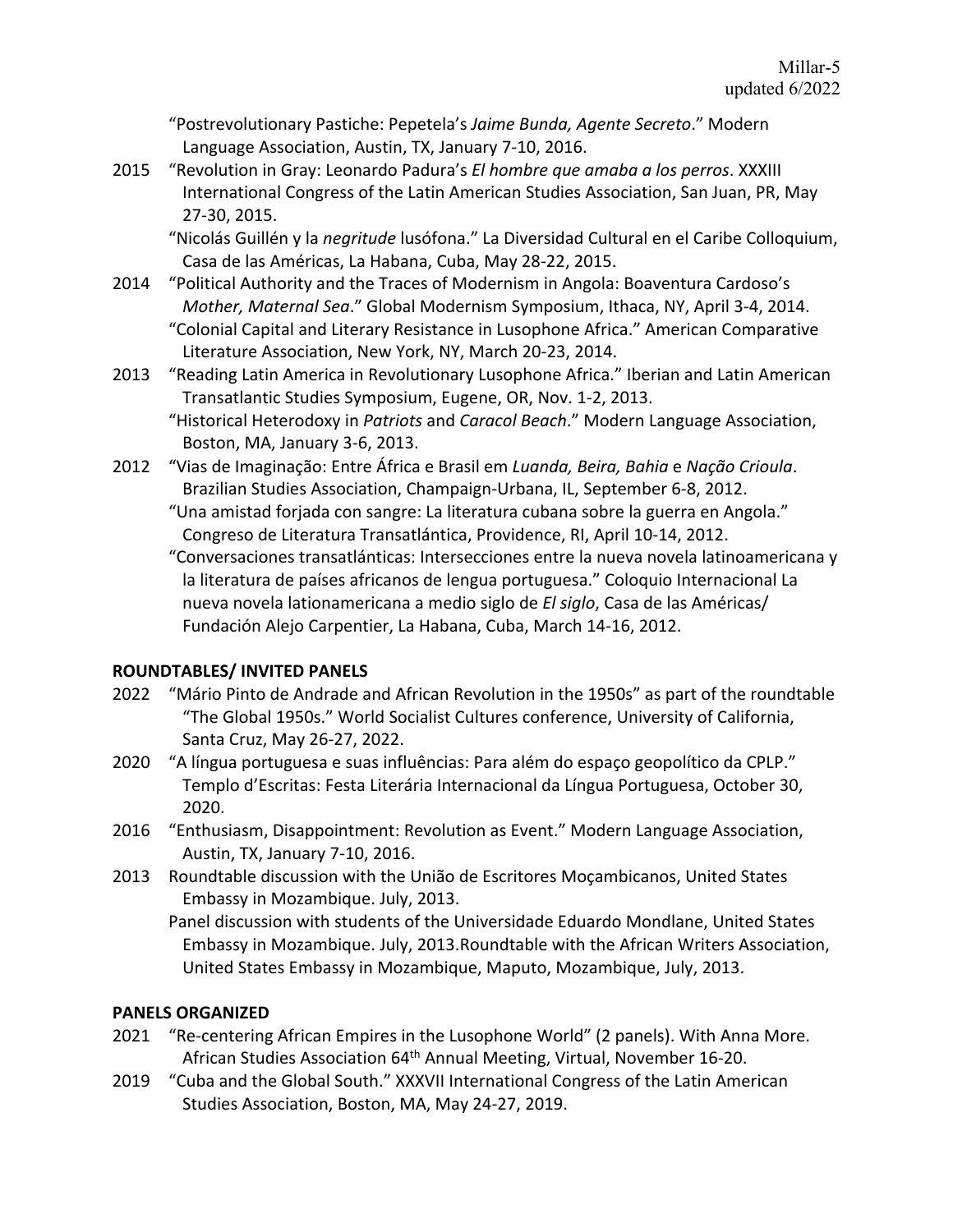"South-South Translation and Global Cultural Circuits Beyond the West." With Michael Gibbs Hill. American Comparative Literature Association Annual Meeting, Georgetown University, Washington, DC, Mar. 7-10, 2019.

- 2015 "The Tricontinental Legacy: A Retrospective on Global Revolution." With Anne Garland Mahler. XXXIII International Congress of the Latin American Studies Association, San Juan, Puerto Rico, May 27-30, 2015.
- 2014 "Capitalizing the Periphery in the Global South." With Charlotte Rogers. American Comparative Literature Association Annual Meeting, New York University, New York, NY, March 20-23, 2014.

### **LOCAL TALKS**

- 2022 "Echoes of Empire in Contemporary Mozambican Fiction." Invited lecture: African Studies Speaker Series, University of Oregon, Eugene, OR, May 18, 2022.
- 2021 Books in Print talk: *Forms of Disappointment*. Department of Romance Languages, Zoom, January 29, 2021.
- 2019 Books in Print talk: *Forms of Disappointment*. Oregon Humanities Center, Oct. 11, 2019.
- 2017 "'Manuel Rui and the Postcolonial Angola That Is Not." Invited lecture: African Studies Speaker Series, University of Oregon, Eugene, OR, October 24, 2017.
- 2017 "Disappointment in Cuban and Angolan Novels After Revolution. "Works in Progress, Oregon Humanities Center, University of Oregon, June 9, 2017.

## **EVENTS ORGANIZED**

- 2022 Screening of *Havana Divas* and talk with director S. Louisa Wei, co-organized with Roy Chan, May 24, 2022.
- 2021 "Delectable Complicities From El Ni'E: AfroLatinx Feminisms of Cardi B & La Bella Chanel". Public talk by Omaris Zamora, Rutgers University.
- 2015 "Colonial-Postcolonial Transitions" Speaker Series (David Theo Goldberg, Richard Rosa, and Anna More), co-organized with Mayra Bottaro, Spring, 2015.

"Behind the Lens: Dominicans of Haitian Descent" Photography Exhibit and Presentation. Co-organized with Alaí Reyes-Santos and Juan Eduardo Wolf. Jordan Schnitzer Museum of Art, University of Oregon, Winter-Spring 2015.

- 2014 "100 Years of Julia de Burgos: A Concert by Alberto Carrión". Co-organized with Cecilia Enjuto-Rangel and Juan Eduardo Wolf. University of Oregon, Spring 2014.
- 2013 Presentation on Angolan literature and culture and Roundtable on translation by writer João Melo. University of Oregon, Spring 2013.

# **TEACHING**

Undergraduate Afro-Latin American Literature Caribbean Crossings The Chinese in Latin America (co-taught with Roy Chan) Cultures of the Cuban Revolution in Context

Latin American Dictator Novels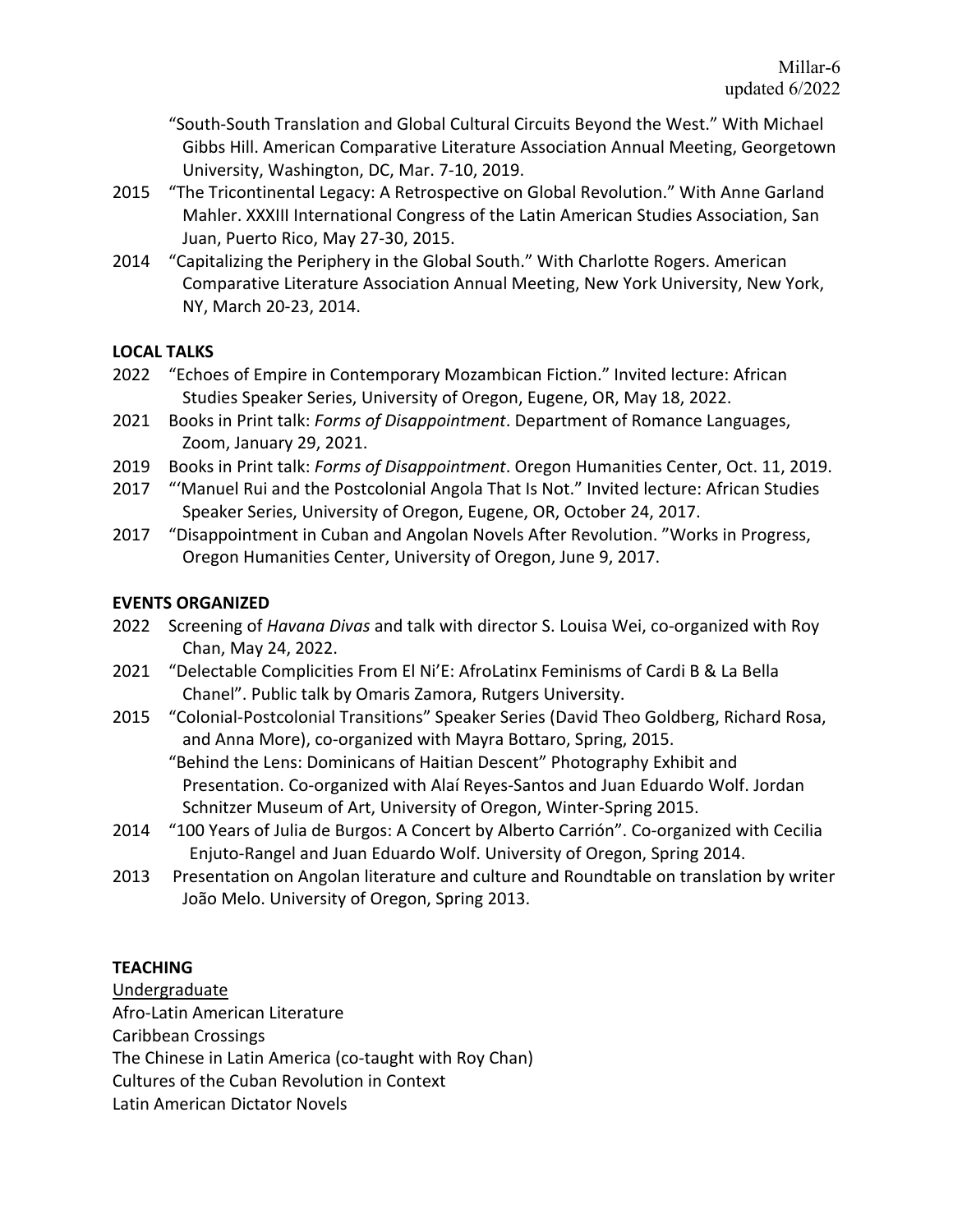Runaways, Rebellions, and Revolutions in the Black Atlantic

- Theorizing the Plantation
- Traveling the Portuguese-Speaking World
- Hispanic Cultures Through Literature IV
- Survey of Spanish American Literature
- Introduction to Narrative
- Introduction to Luso-Brazilian Literature and Culture, XIX-XXI Centuries

# Graduate

- Afro-Latin American Literature
- Caribbean Crossings
- Colonial-Postcolonial Transitions
- Comparison from the South
- Cultures of the Cuban Revolution in Context
- Latin American Dictator Novels
- Runaways, Rebellions, and Revolutions in the Black Atlantic
- Theorizing the Plantation
- Traveling the Portuguese-Speaking World

# Independent Study (graduate)

- 2022 Key texts in African Postcolonial Theory, Alejo Marín Key texts in Caribbean Postcolonial Theory, Alejo Marín
- 2019 Luso-Brazilian Women's Writing, Jordan Clementi
- 2018 Lusophone African Literature, Jordan Clementi and Javier Velasco
- 2013 Postcolonial Theory and Theories of the Caribbean, Sabina Carp

# Invited Classroom Presentations

- 2021 "Contemporary recuperations of African empires in Lusophone Africa," for Intro. to African Studies, invited by B. Mokaya Bosire
- 2021, 2018 "Africa and Latin America," for Intro. to Latin American Studies, invited by Pedro García-Caro
- 2019 "Severo Sarduy" for Queer Media and Aesthetics, invited by Mayra Bottaro
- 2018 "Africa in Latin America and Latin America in Africa," for Latin American Humanities, invited by Erin Gallo
- 2017 "The Cuban Revolution and the Undead," for Cultures of the Spanish-Speaking World, invited by David Wacks
- 2017 2016, 2015, 2014 "Contemporary African Connections with the Caribbean," for Introduction to African Studies, invited by Yvonne Braun, 2014; 2015; 2016; and Doris Payne, 2017
- 2015, 2014, 2013 "Angola," for Lusofonia: The Portuguese-Speaking World, invited by Simone da Silva
- 2015 "Cuba and Ideas of Race,  $19<sup>th</sup> 21<sup>st</sup>$  Centuries" for Intro. to Latin American Studies, invited by Galen Martin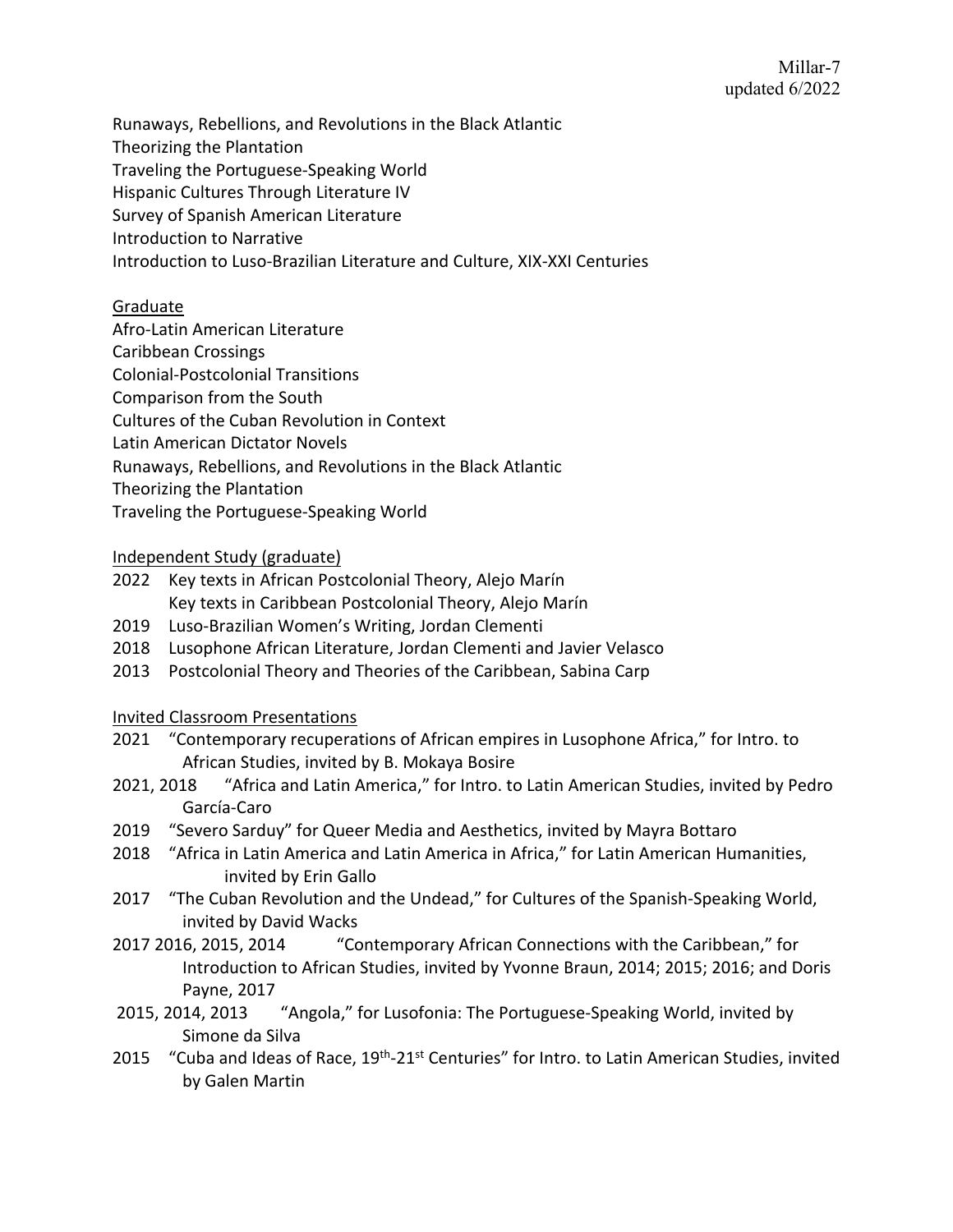- 2014 "How Tasty Was My Little Frenchman," for Cannibals, Witches and Monsters in Renaissance France, invited by Marc Schachter
- 2014 "Postcolonial Theory," for RL 620 Introduction to Literary Theory and Studies in Romance Languages, invited by Cecilia Enjuto Rangel

## **SERVICE**

Service to the Profession

- 2022 Reviewer, APART-GSK Postdoctoral Program, Austrian Academy of Sciences
- 2020 Peer reviewer (monograph), SUNY Press
- 2018 Panelist, National Endowment for the Humanities, July, 2018
- Peer reviewer (journal articles): *Comparative Literature Studies, Journal of the African Literature Association* (*JALA*), *Hispania*, *Revista canadiense de estudios hispánicos, Tusaaji: a Translation Review*

Service to the University

- 2022- Executive Board, African Studies Program
- 2021-24 Oregon Humanities Center Faculty Advisory Board
- 2021-22 Curriculum Committee, School of Global Studies and Languages
- 2021-22 Curriculum Committee, College of Arts and Sciences
- 2021 Panelist, Research During Covid, organized by the Center for Latino/a and Latin American Studies
- 2019 Invited Faculty Speaker, International Business and Economics Club Annual Black Tie Dinner, Lundquist College of Business
- 2018-19 Program co-coordinator with Alaí Reyes-Santos, UO Center for Latinx and Latin American Studies
- 2018-19 Advisory Committee member, Latin American Studies Program
- 2018 Panelist, Metrics for the Humanities
- 2017 Faculty Perspectives Presentation, IntroDUCKtion (New student orientation)
- 2014 University Host, Oregon Alumni Association travel to Cuba

Service to the Departments

*Administrative*

2022- Director of Graduate Studies, Romance Languages

*Committees*

2021- Diversity, Equity, and Inclusion Committee, Comparative Literature

2021- Program Faculty, Comparative Literature

2021-, 2017-19, 2013-15 Graduate Committee, Romance Languages

2021- Advisory Committee, Romance Languages

2018-19 Spanish Sector Chair, Romance Languages

- 2018-19, 2015-16 Heritage Spanish Committee, Romance Languages
- 2015-17 Committee to design Brazilian Studies Minor, Latin American Studies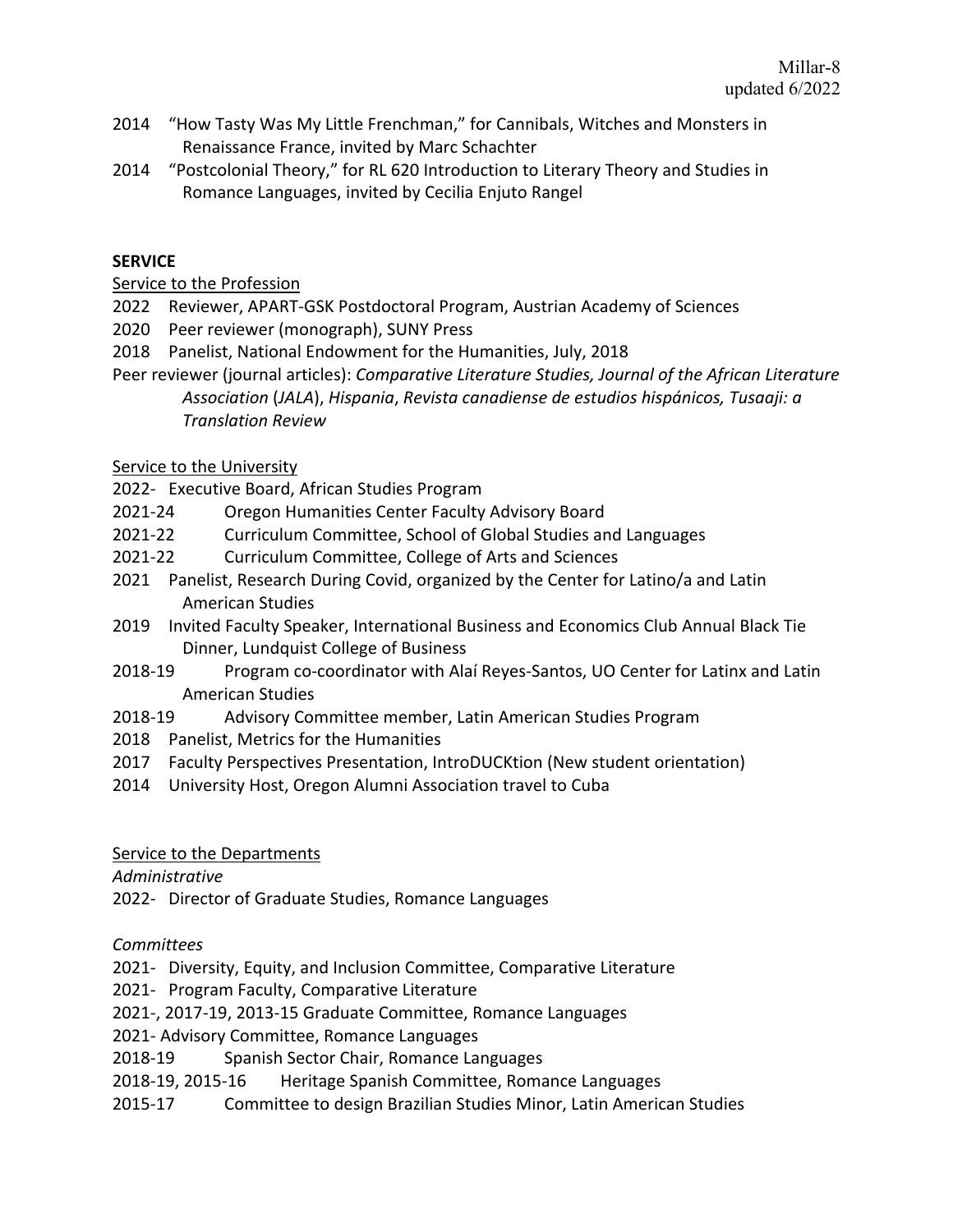### 2015-16 Development Committee, Romance Languages

### *Dissertations*

### *Chair*

- 2019- Jordan Youssefzadeh Clementi, Romance Languages
- 2021- Javier Velasco, Romance Languages
- 2015-17 Sabina Carp, co-chair with Karen McPherson, Romance Languages (incomplete)

### *Committee member*

- in progress Sarah Agou, Romance Languages
- in progress Marena Lear, Comparative Literature
- in progress Laurel Sturgis O'Coyne, Comparative Literature
- in progress Jiesha Stephens, English
- in progress Jon Jaramillo, Romance Languages
- in progress Sheela Bora Hadjivassiliou, Romance Languages
- 2022 Cornesha Tweede, Romance Languages
- 2022 Diana Silveira Leite, Comparative Literature, The University of Texas
- 2021 Martha Ndakalako-Bannikov, Comparative Literature
- 2021 Macarena Tejada López, Romance Languages
- 2019 Nagore Sedano, Romance Languages
- 2019 Doralba Pérez-Ibáñez, Romance Languages
- 2016 Sandra Mefoude-Obiono, Romance Languages
- 2016 Aara Zweifel, Romance Languages

#### *Honors Theses*

- 2017 Drue Edney, Honors Thesis, Romance Languages
- 2016 Collin Director, Honors Thesis, Clark Honors College

#### *Master's Essays*

- 2021 Chandler Thompson, Spanish
- 2015 Teresa Martín Carmona, Spanish

### *Master's Fall Forum Paper*

2014 Jon Jaramillo, Spanish

#### *Doctoral Exam Committees*

- 2022 Sarah Agou, Romance Languages
- 2021 Marena Lear, Comparative Literature
- 2021 Jiesha Stephens, English
- 2020 Cornesha Tweede, Romance Languages
- 2019 Jordan Youssefzadeh Clementi, Romance Languages (Chair)
- 2019 Marián Paiva Mediavilla, Romance Languages
- 2018 Javier Velasco, Romance Languages
- 2018 Jon Jaramillo, Romance Languages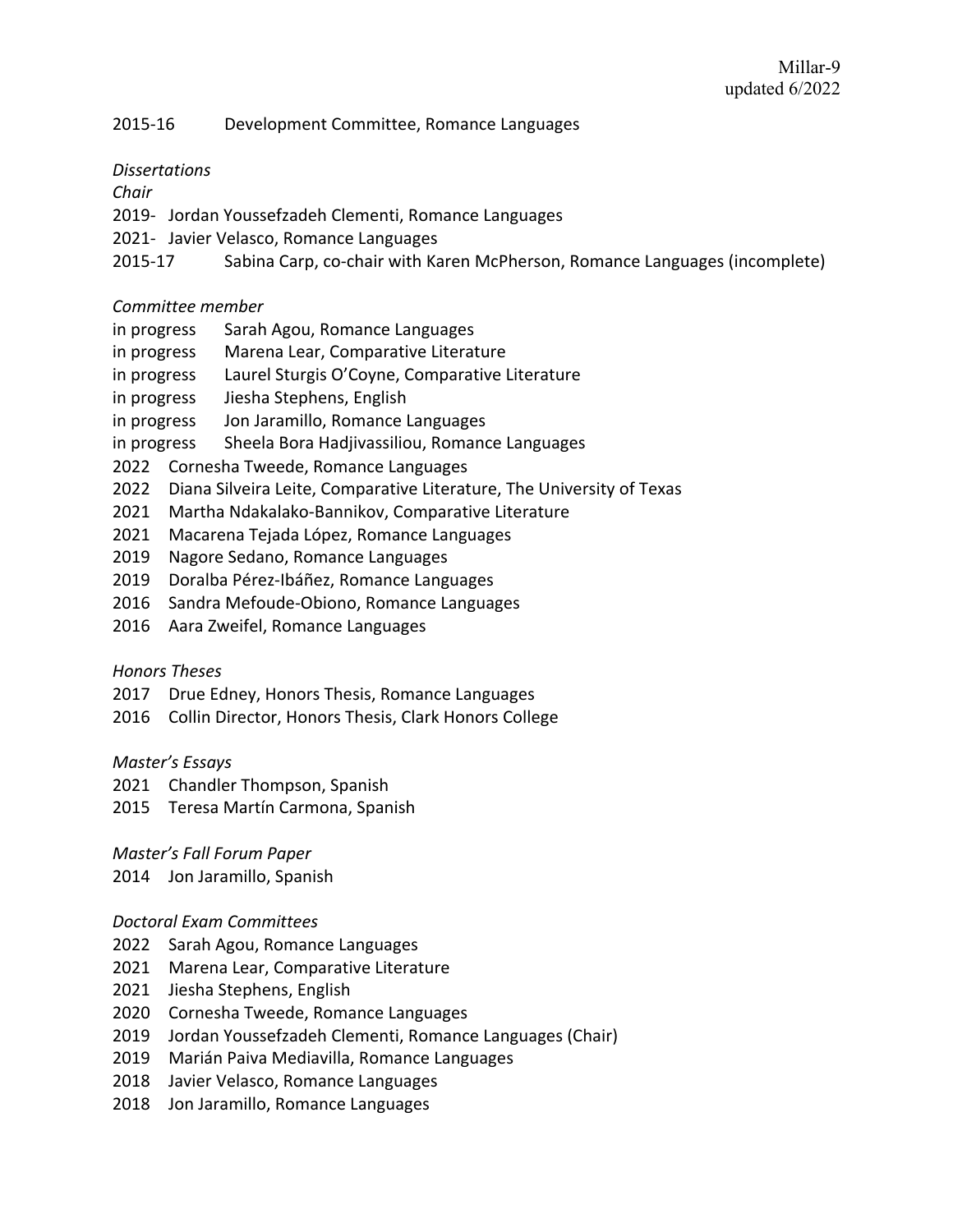- 2017 Sheela Hadjivassiliou, Romance Languages
- 2016 Macarena Tejada López, Romance Languages
- 2016 Nagore Sedano, Romance Languages
- 2014 Sabina Carp, Romance Languages
- 2013 Doralba Pérez-Ibáñez, Romance Languages

### *Master's Exam Committees*

- 2021 Chandler Thompson, Spanish
- 2018 Austin Vander Wel, Spanish (Chair) Yasmín Portales Machado, Spanish
- 2017 Jordan Clementi, Romance Languages
- 2016 Javier Velasco, Spanish
- 2015 Bernardino Fernández, Spanish Jon Jaramillo, Spanish Almir Methadzovic, Spanish
- 2013 Elena Overvold, Spanish Chris Cavagnaro, Spanish

# *Reading Group*

2016 "Literature and Politics" RL theory reading group, co-organized with Annette Rubado Mejia, Winter-Spring terms, 2016.

## *Departmental Workshops*

- 2018, 2016, 2014 Academic Publishing for Graduate Students (2018, 2016, 2014)
- 2015, 2014 Job Market Materials Preparation, co-organized with Fabienne Moore and Mayra Bottaro (2015, 2014)
- 2014 Grant and Scholarship Proposal Preparation, co-organized with Leah Middlebrook (2014)

### *Baylor University*

|         | 2012 First-year Spanish Textbook Selection Committee     |
|---------|----------------------------------------------------------|
| 2011-12 | Teaching mentor for first-year graduate student, Spanish |
| 2011-12 | Faculty Liaison, Spanish Immersion Residential Suite     |

### **PROFESSIONAL MEMBERSHIPS**

African Studies Association

American Comparative Literature Association

American Portuguese Studies Association

Brazilian Studies Association

Latin American Studies Association

Latin American, Latinx and Iberian Studies Association of the Pacific Northwest

Modern Language Association

# **LANGUAGES**

English Native